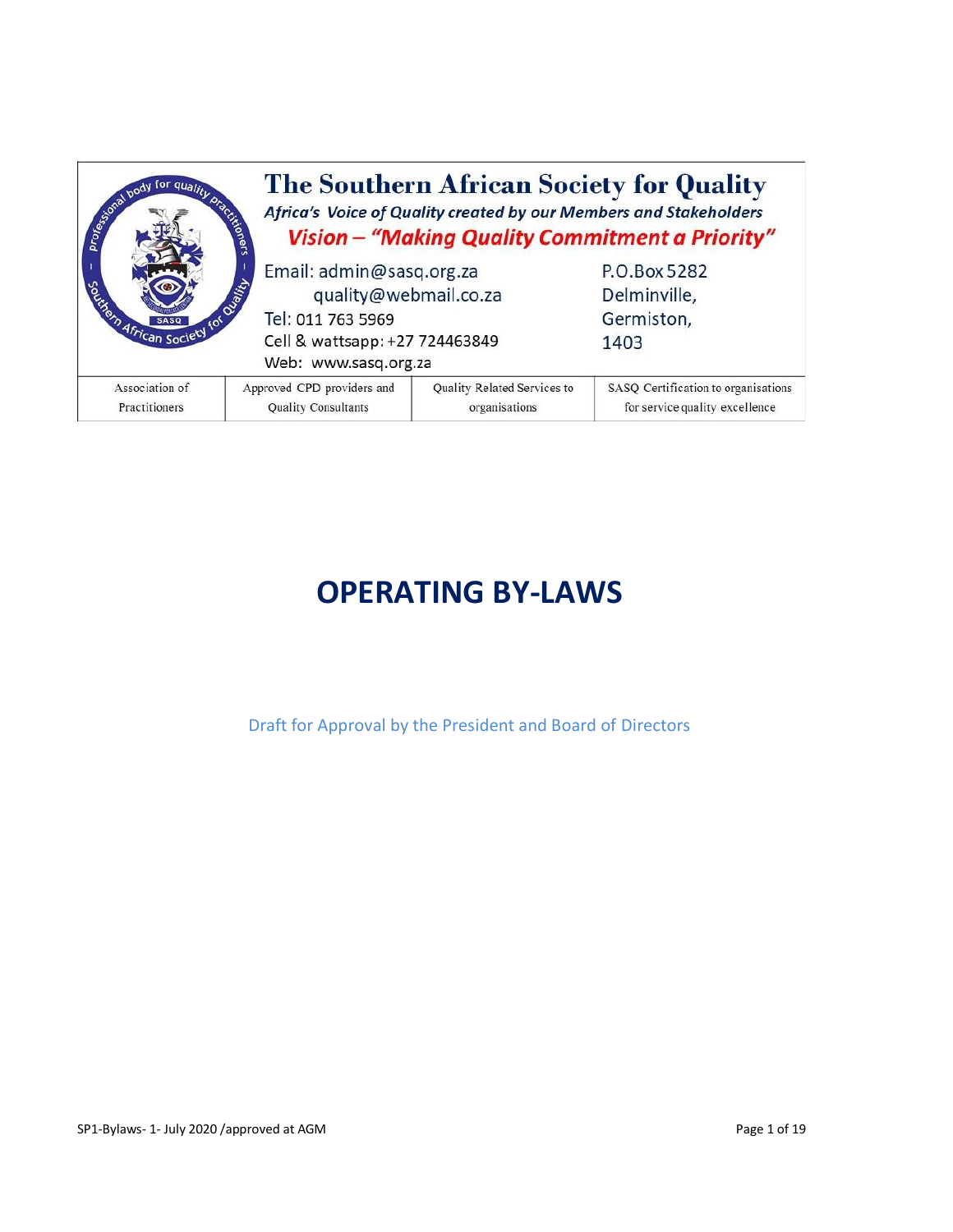*This bylaw document establishes the procedures for organizing and holding meetings, quorum requirements, membership structure and other essential operations of the Southern African Society for QUALITY (SASQ). This document serves as the organizational manual and will help guide members through the orderly operation of SASQ.*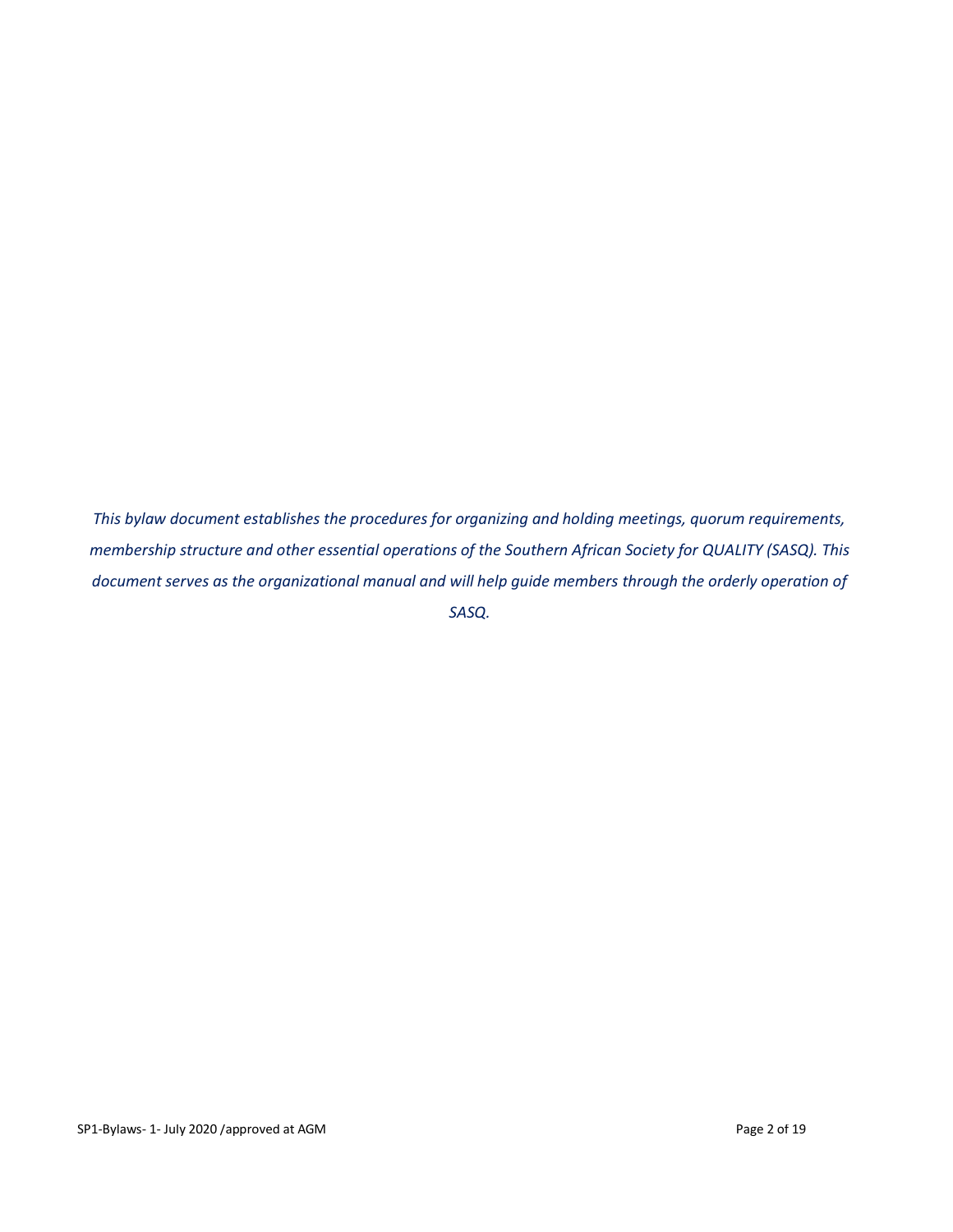# **CONTENTS**

| 1. |     |  |           |  |
|----|-----|--|-----------|--|
| 2. |     |  |           |  |
| 3. |     |  |           |  |
|    |     |  |           |  |
| 4. |     |  |           |  |
| 5. |     |  |           |  |
|    | 5.1 |  |           |  |
|    | 5.2 |  |           |  |
|    |     |  |           |  |
|    |     |  |           |  |
|    |     |  |           |  |
|    |     |  |           |  |
|    |     |  |           |  |
|    |     |  |           |  |
|    |     |  |           |  |
|    | 5.3 |  |           |  |
|    |     |  |           |  |
|    |     |  |           |  |
|    | 5.4 |  |           |  |
|    | 5.5 |  |           |  |
|    | 5.6 |  |           |  |
| 6. |     |  |           |  |
|    | 6.1 |  |           |  |
|    | 6.2 |  |           |  |
|    | 6.3 |  | <b>11</b> |  |
| 7. |     |  |           |  |
|    | 7.1 |  | 12        |  |
|    | 7.2 |  | 13        |  |
|    | 7.3 |  | 14        |  |
|    | 7.4 |  | 14        |  |
|    | 7.5 |  | 14        |  |
|    | 7.6 |  | 15        |  |
|    | 7.7 |  | 15        |  |
|    | 7.8 |  | 15        |  |
|    |     |  |           |  |

**.**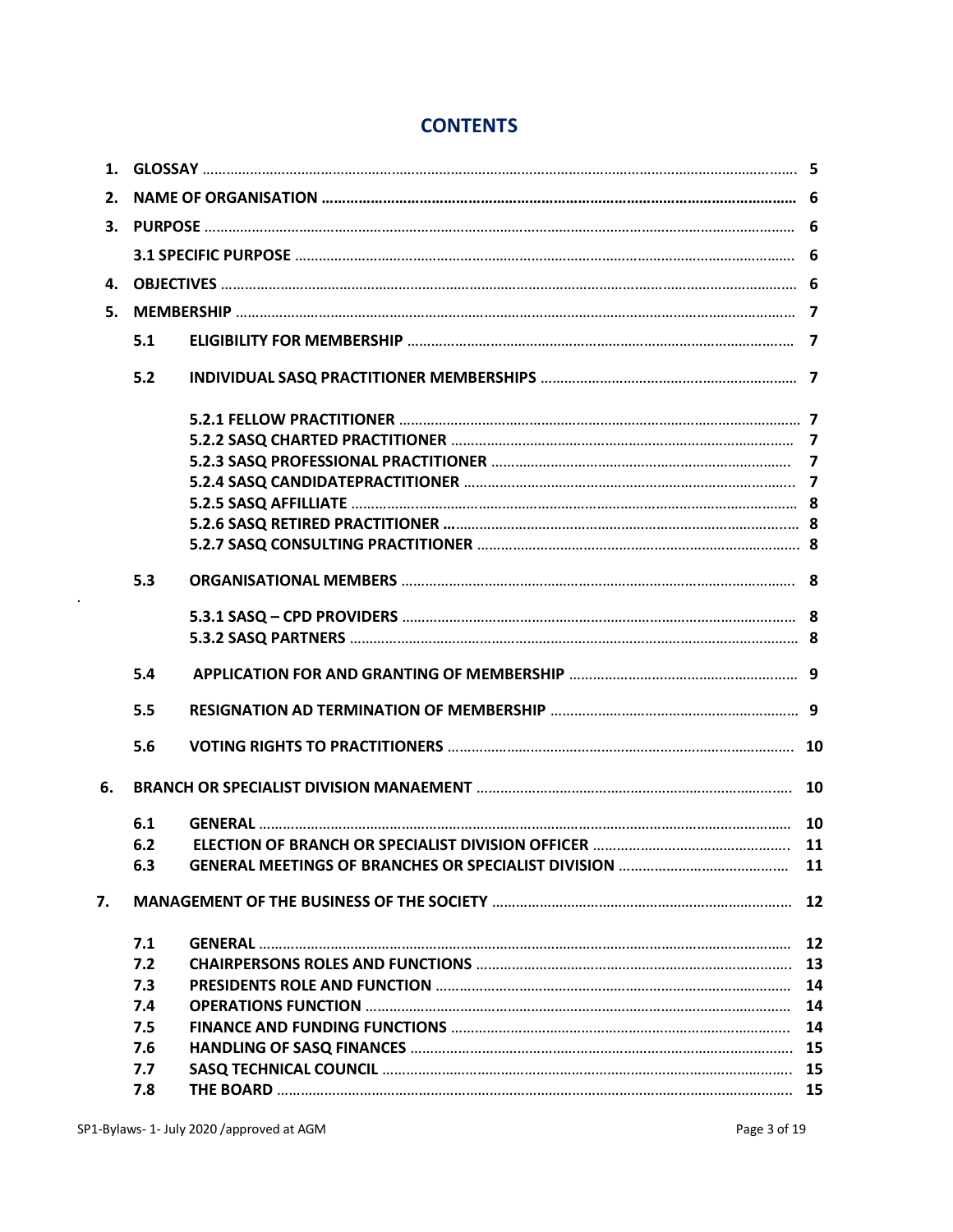| 7.9  |                                                                           |  |
|------|---------------------------------------------------------------------------|--|
| 7.10 |                                                                           |  |
| 7.11 |                                                                           |  |
| 7.12 |                                                                           |  |
|      | 7.12.1 Ordinary Meetings of SASQ Structures (Incl. The Board the AGM)  16 |  |
|      |                                                                           |  |
|      |                                                                           |  |
|      |                                                                           |  |
| 7.13 |                                                                           |  |
| 7.14 |                                                                           |  |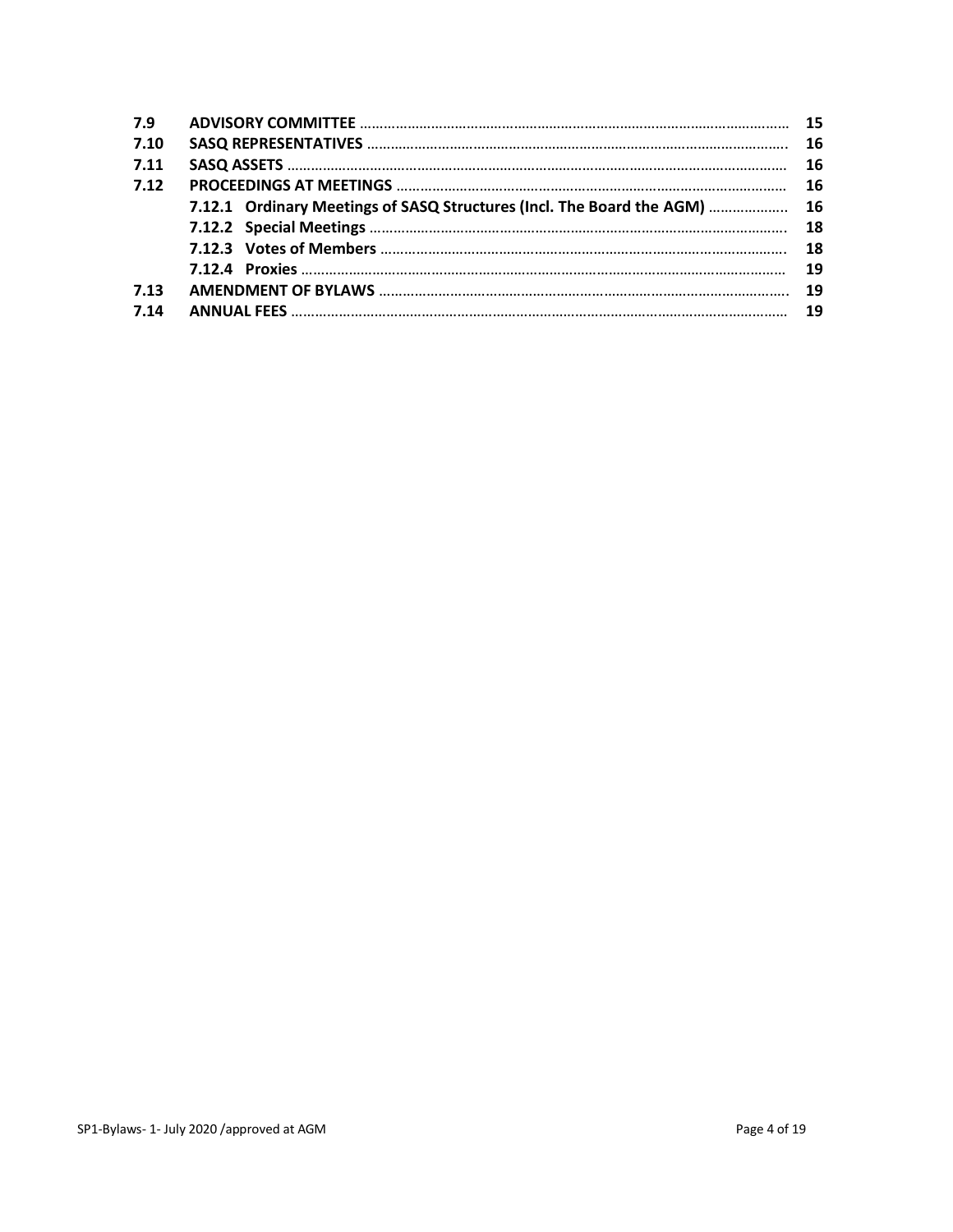# **1. GLOSSARY**

| SASQ                        | The Southern African Society for Quality registered in terms of section 14 of the           |
|-----------------------------|---------------------------------------------------------------------------------------------|
|                             | Companies Act No. 71/2008                                                                   |
| <b>Bylaws</b>               | The rules for the operation of SASQ, and rules for all its stakeholders                     |
| Constitution                | Memorandum of Incorporation                                                                 |
| <b>QUALITY</b>              | Collective definition of the three focus streams, Quality Practitioners, Sustainability     |
|                             | Practitioners, and Risk Practitioners                                                       |
| Fellow                      | A professional or chartered practitioner who has more than five year's unbroken             |
| Practitioner                | membership of good standing and has contributed significantly to the discipline of          |
|                             | QUALITY and to the Society                                                                  |
| Chartered                   | A practitioner who is deemed competent to SASQ's approved criteria and will have            |
| Practitioner                | voting rights                                                                               |
| Practitioner                | A director, manager, supervisor, assistant, auditor, inspector, trainer, teacher, lecturer, |
|                             | author, consultant who engages in fields of quality, sustainability and risk management.    |
| Candidate                   | A practitioner who does not meet the full requirements for professional status but will     |
| Practitioner                | do so within a two-year period by completing SASQ approved programs and CPD                 |
|                             | activities as per the SASQ CPD policy                                                       |
| Affiliates                  | Individuals who have an interest in QUALITY with no aim of progression                      |
| Professional                | A practitioner who meets SASQ's criteria for professional status and has voting rights      |
| Practitioner                |                                                                                             |
| Consulting                  | A practitioner that assists and advises organisations to implement and manage QUALITY       |
| Practitioner                | and meets SASQ's requirements for this status and has voting rights                         |
| <b>Retired Practitioner</b> | A practitioner who is over the age of 60 and is no longer in employment                     |
| Student                     | A student in a secondary school or an unemployed undergraduate student                      |
| Scheme                      | Refers to a set of rules, criteria and standards of practice that supports professional     |
|                             | recognition and development of practitioners.                                               |
| <b>Scheme Committee</b>     | A group of interested parties responsible for setting rules, criteria and standards of      |
|                             | practice that guides professional recognition and development of practitioners.             |
| Scheme Criteria             | A board approved set of rules, criteria and standards of practice used for the              |
|                             | assessment, grading and development of practitioners                                        |
| SASQ                        | A practitioner authorised to represent SASQ on external committees and forums for the       |
| representative              | benefit and promotion of SASQ's objectives                                                  |
| <b>Board</b>                | The governing body of the Society                                                           |
| <b>Board Members</b>        | Only Professional and Chartered practitioners of good standing will be allowed to hold      |
|                             | office, in addition Industry and company representatives may choose to be nominated         |
|                             | for board positions.                                                                        |
| Branches, Forums            | Constituted Groups of practitioners promoting the purpose and objectives of the Society     |
| and Specialist              |                                                                                             |
| <b>Divisions</b>            |                                                                                             |
| Partner                     | An organisation that assists SASQ to achieve its purpose and objectives.                    |
| <b>QUALITY Achiever</b>     | Organisations that demonstrate QUALITY excellence through products and services as          |
|                             | recognised by the SASQ.                                                                     |
| CPD provider                | An organisation recognised by SASQ for providing continual professional development to      |
|                             | potential and registered individual practitioners                                           |
| General meetings            | Refers to either an Annual General Meeting or a Special General Meeting                     |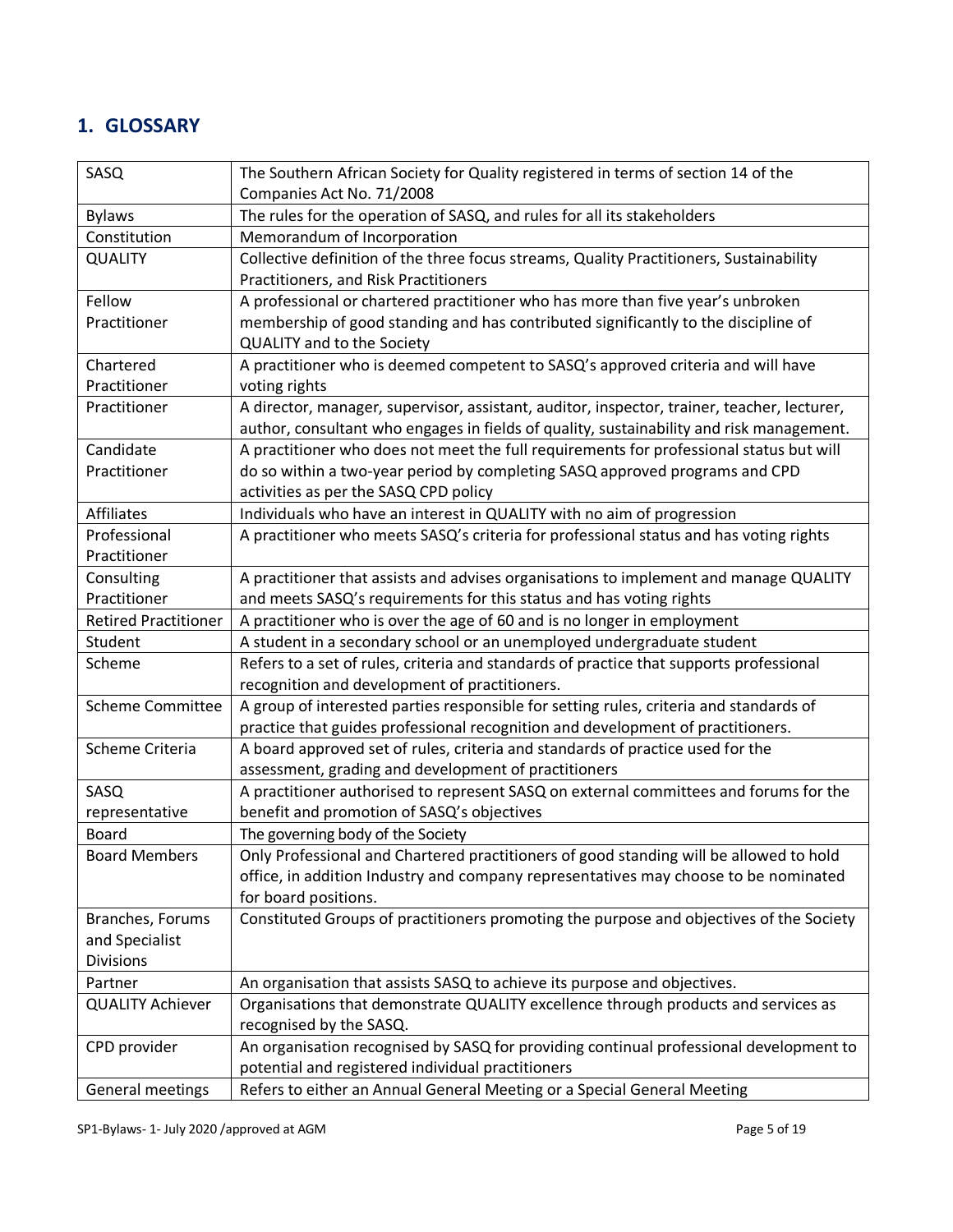# **2. NAME OF ORGANISATION**

The name of the organisation is The Southern African Society for Quality, hereafter referred to as SASQ or the "Society".

# **3. PURPOSE**

# **3.1. SPECIFIC PURPOSE**

SASQ is a society that is organized exclusively to represent and develop QUALITY practitioners (refer to the definition of QUALITY) and QUALITY professionalism in Africa. SASQ is a platform to engage QUALITY practitioners in organisational excellence and aims to increase the impact of QUALITY in Africa by the use of QUALITY concepts, technologies, systems and tools. SASQ is the voice of QUALITY practitioners in Africa. This is achieved by:

- facilitating the exchange of opinions and views on QUALITY and to spread and promote knowledge of QUALITY with our practitioners to our stakeholders and the public for the development and use of QUALITY;
- obtaining from our practitioners and other sources information relating to QUALITY, and to disseminate such information among the public and society by means of journals, circulars, publications, lectures, seminars, conferences or otherwise;
- improving technical knowledge, general knowledge, skills and competency so as to elevate the professional status of practitioners engaged in QUALITY;
- assisting various stakeholders in education, training and skills development in order to elevate the level of QUALITY capability in Africa;
- promoting professional and ethical conduct of our practitioners;
- encouraging community development by our practitioners that enhances the standards and levels of QUALITY for the greater good of all citizens on the African continent and
- establishing various products lines with objectives to support our practitioners, organisations and other stakeholders.

# **4. OBJECTIVES**

- 4.1 Objectives of the different products have been established as follows:
	- 4.1.1. Grow the individual membership of practitioners across the different schemes pertaining to QUALITY.
	- 4.1.2. Assist industry with a list of SASQ approved consulting practitioners and trainers who are approved as CPD providers.
	- 4.1.3. Build relationships with key stakeholders, such as QUALITY Institutions, QUALITY Industries, other Professional Bodies, Institutes, SETAs, universities, colleges and business partners.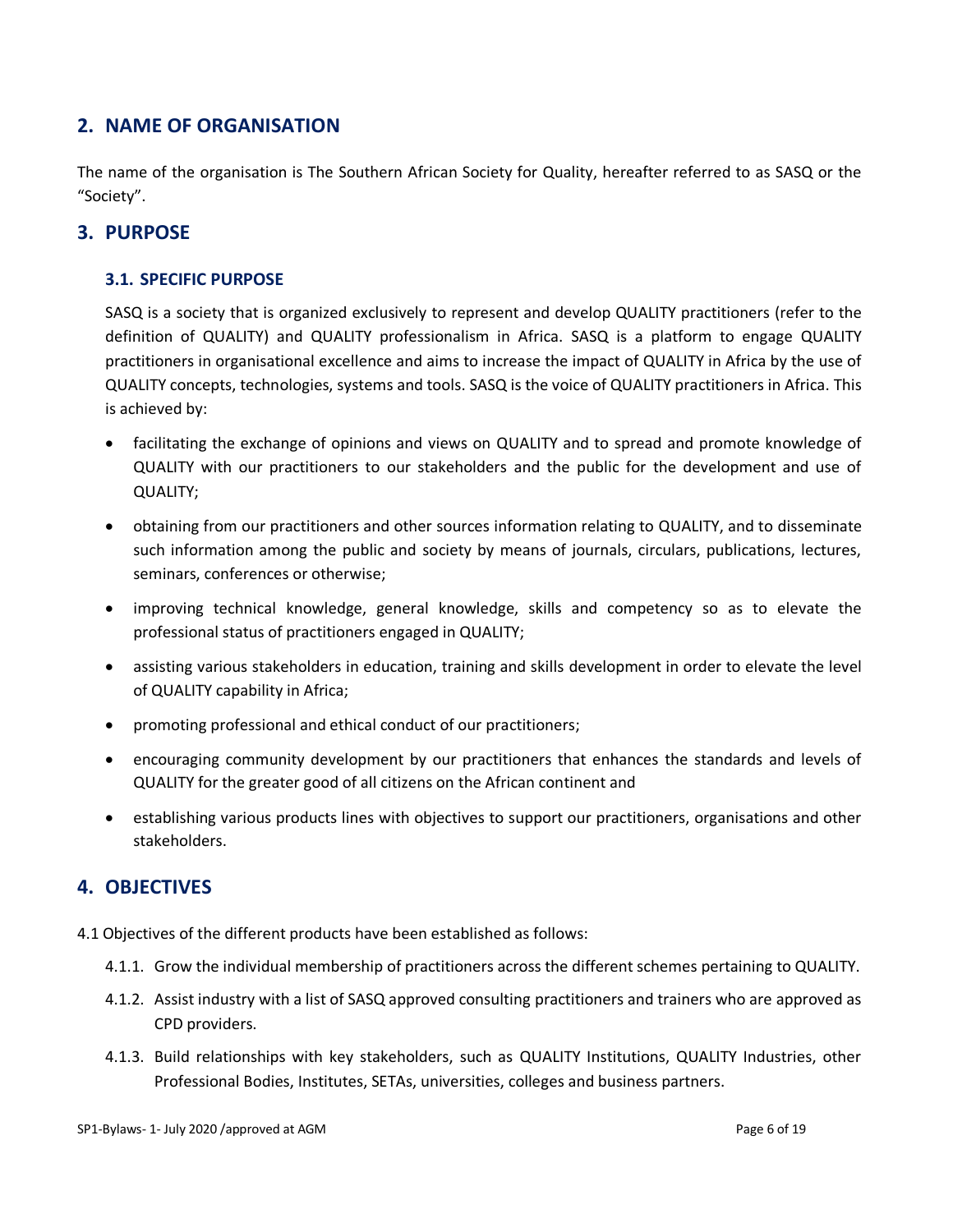- 4.1.4. Recognise organisations that offer high quality service excellence to their customers and clients.
- 4.1.5. Provide assistance and advice to our stakeholders experiencing QUALITY related challenges.
- 4.1.6. Encourage contributions to the body of knowledge of QUALITY by our practitioners by means of research, case studies, seminars, colloquia, and debate.

# **5. MEMBERSHIP**

## **5.1. ELIGIBILITY FOR MEMBERSHIP**

Application for membership shall be open to any individual in the practice of QUALITY (practicing in the fields of quality, sustainability or risk. Membership shall be granted after receipt and completion of a membership application form, annual fee payment, review and approval of the application by SASQ. The criteria for each category of membership defined below shall be used.

# **5.2. INDIVIDUAL SASQ PRACTITIONER MEMBERSHIPS**

## **5.2.1. Fellow Practitioner**

- 5.2.1.1 Fellow membership is awarded to practitioners for their exceptional service to the Society or the QUALITY profession, at the discretion of the Board and after their nomination has been accepted at an AGM by the voting members.
- 5.2.1.2 Fellow Practitioners shall carry all privileges as a SASQ professional or chartered practitioner; Fellow Practitioners will provide an annual list of activities towards the work/promotion of the society to the Board which will then be at the AGM. The Board will revoke the fellowship if the activities are inadequate and will be noted at the AGM for endorsement. Fellow members may be exempted from SASQ membership fees after five years of serving as a Fellow and at the discretion of the Board.
- 5.2.1.3 Details of Fellow Practitioners will be placed on the SASQ website.

#### **5.2.2. SASQ Chartered Practitioner**

5.2.2.1 A Chartered Practitioner shall meet the related requirements of the applicable scheme criteria.

#### **5.2.3. SASQ Professional Practitioner**

5.2.3.1 A SASQ Professional Practitioner shall meet the related requirements of the the applicable scheme criteria.

#### **5.2.4. SASQ Candidate Practitioner**

5.2.4.1. A SASQ Candidate Practitioner has a shortfall in obtaining the minimum requirements for a professional grade and is afforded a period of a maximum of two consecutive years (24 consecutive months) to meet the shortfall.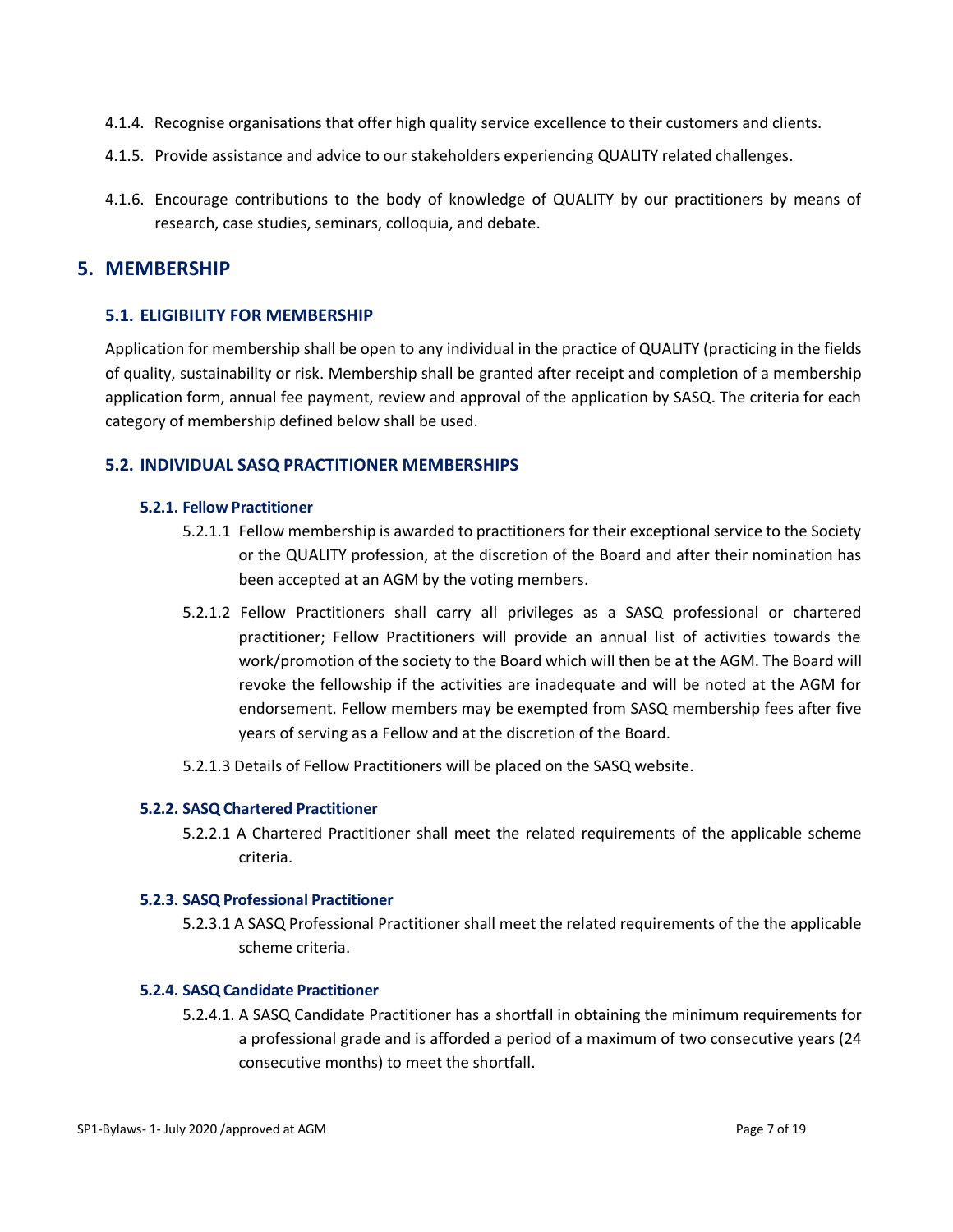- 5.2.4.2. The SASQ Candidate Practitioner shall ensure good membership standing during the currency of the candidate grade for the period allowed.
- 5.2.4.3. The SASQ Candidate shall apply at any time for the review of the grade when the appropriate shortfalls have been addressed at no additional assessment fees.

#### **5.2.5. SASQ Affiliate**

5.2.5.1. The SASQ Affiliate is a member in a non-professional category and joins for the sole purpose of access to information and to participate in SASQ events.

#### **5.2.6. SASQ Retired Practitioner**

- 5.2.6.1. The SASQ Retired Practitioner is one who has been an active member of good standing and is over 60 years of age and no longer in employment. Such practitioners will apply to the Board for recognition and will be exempted from membership fees.
- 5.2.6.2. Such a member shall retain his membership grade and shall be entitled to all the rights and privileges of the grade of membership held immediately prior to retirement.

#### **5.2.7. SASQ Consulting Practitioner**

5.2.7.1. The SASQ Consulting Practitioner shall meet the skills, knowledge and competency criteria as required by the ISO 10019/SANS 430 (Guidelines for the selection of QUALITY management system consultants and use of their services) and any other scheme criteria.

#### **5.3. ORGANISATIONAL MEMBERS**

#### **5.3.1. SASQ - CPD providers**

- 5.3.1.1. CPD Providers are organisations that are recognised by SASQ to provide training, education and skilling to present and future practitioners.
- 5.3.1.2. Such providers will appear on the SASQ website as recommended CPD providers and will be permitted to use the SASQ logo, for promotional purposes.
- 5.3.1.3. CPD points are awarded to candidates that attend SASQ approved courses hosted by these CPD providers.

#### **5.3.2. SASQ Partner**

- 5.3.2.1. A SASQ Partner refers to an organization that engages in a negotiated bulk registration fee of their QUALITY practitioners with one consolidated annual payment and/or,
- 5.3.2.2. A SASQ Partner may also be an organisation that supports and assists SASQ with resources such as venues, sponsorships, donations etc. Such companies will receive a plaque of appreciation and shall be listed on the SASQ website for 12 months from date of receipt of the resource, as a supporting organisation.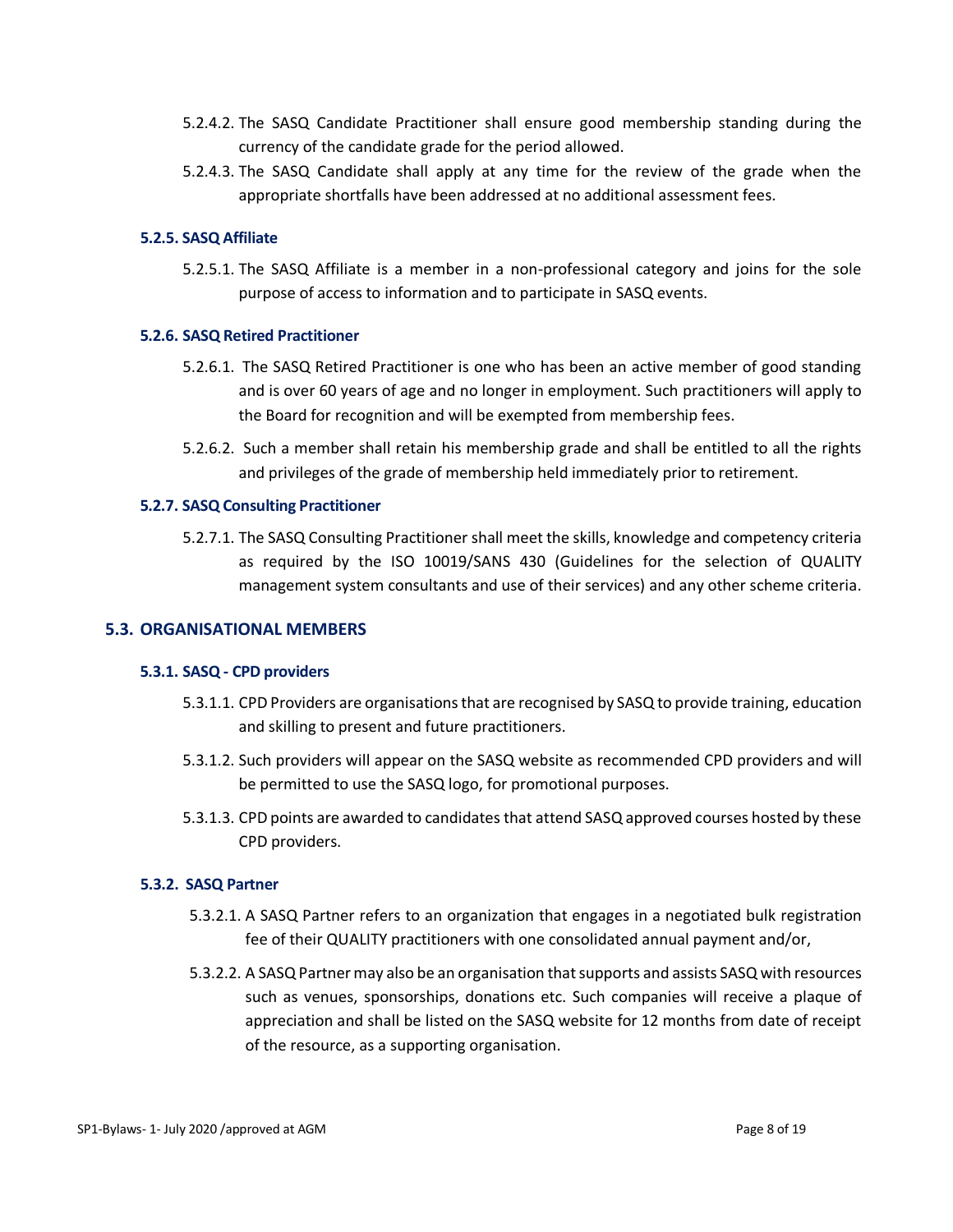#### **5.4. APPLICATION FOR AND GRANTING OF MEMBERSHIP**

- 5.4.1. All applications for membership to the Society shall be made by completing application forms and accompanied by all required documentation. Copies of all certificates and Identity Documents must be certified and valid within a three month period.
- 5.4.2. Proof of payment of the non-refundable application fee will form part of the submitted documentation.
- 5.4.3. Every such application made by an individual shall be deemed to constitute an undertaking by the applicant that, in the event of admission to membership, he or she will be bound by the bylaws, code of conduct and other rules and regulations of the Society that are in force or as amended from time to time.
- 5.4.4. The power to accept, re-grade or cancel membership, nominate Fellows and exercise control over membership of the Society will be vested in the Board. The Board may delegate such duties and powers to a suitably qualified subcommittees.
- 5.4.5. The maintenance and renewal of membership status will be subject to achieving appropriate and acceptable continuing professional development (CPD) as per the SASQ CPD Policy.
- 5.4.6. Once membership is approved, the applicant shall confirm membership and pay all outstanding fees within fourteen (14) days of notification of acceptance otherwise the application will be cancelled.
- 5.4.7. A certificate is issued to successful applicants s, which is valid for the balance of the year.
- 5.4.8. Annual membership renewal will include a report of the CPD points obtained, the completion of a renewal form and payment of annual fees. This is due in January each year.
- 5.4.9. The names of all fully paid members will be placed on the SASQ website. The members whose fees are outstanding over a period of three months, will be deactivated and if still outstanding after another three months, will be removed. Should the member wish to rejoin, it will be considered as a new application.
- 5.4.10.The Board may, at its absolute discretion and without assigning any reason therefore, refuse to admit any applicant to any membership category of SASQ.

# **5.5. RESIGNATION AND TERMINATION OF MEMBERSHIP**

- 5.5.1. Any member may resign by filing a written resignation to h the SASQ President. Resignation shall not relieve a member of unpaid fees due, or other charges previously accrued.
- 5.5.2. Membership shall be terminated when a member's fees has been outstanding for more than five (5) months.
- 5.5.3. Membership shall be terminated as a result of any breach of the SASQ's code of conduct. A letter shall be sent by the President after approval at a Board meeting of the action to be taken. A member can lodge an appeal with the SASQ Technical Director within 15 days of the termination.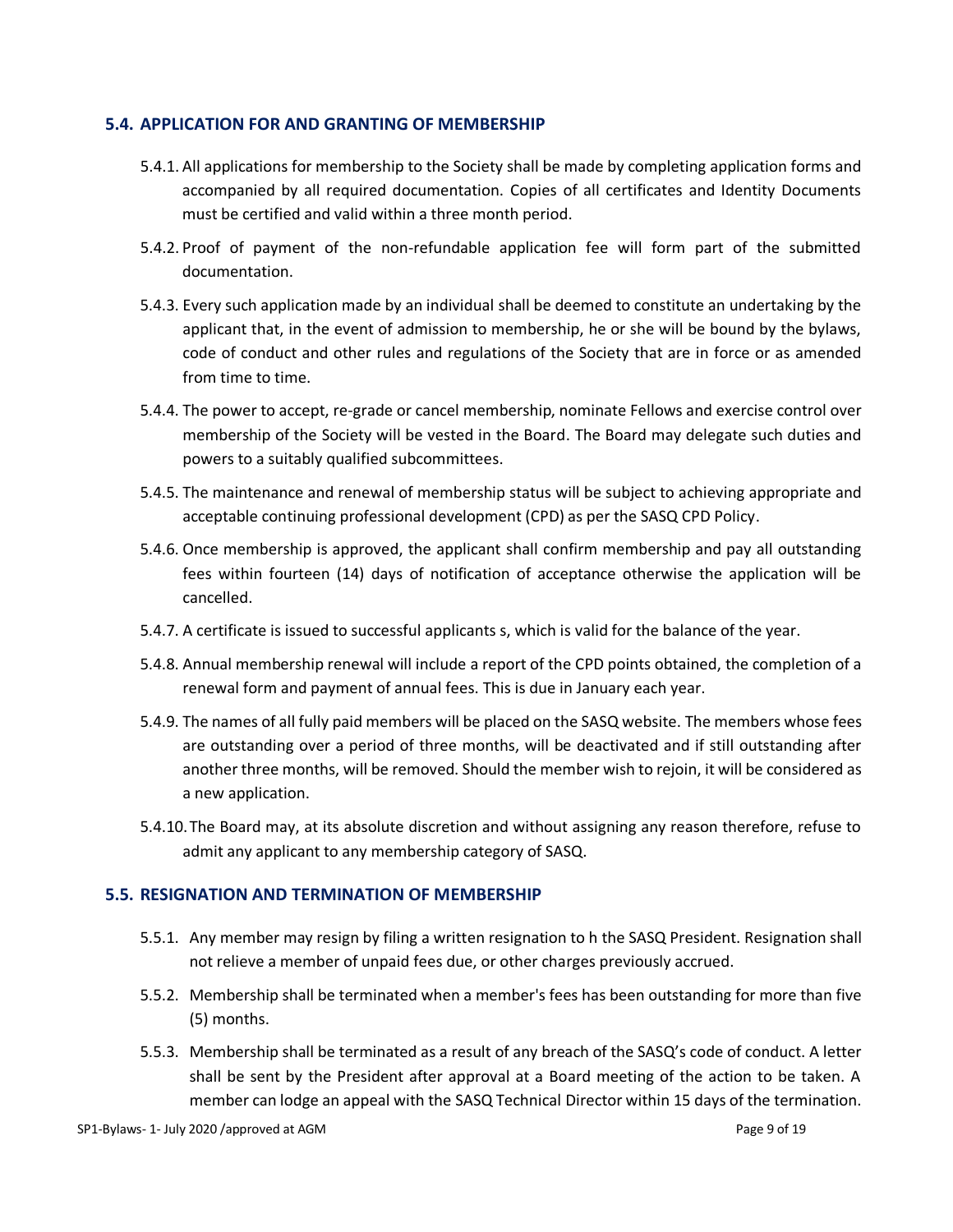5.5.4. Re-admission of members shall follow the same procedure as for new members, subject to the Society's regulations.

## **5.6. VOTING RIGHTS OF PRACTITIONERS**

5.6.1. Each professional/ Chartered Practitioner shall be eligible to one vote during SASQ elections.

# **6. BRANCH OR SPECIALIST DIVISION MANAGEMENT**

#### **6.1. GENERAL**

- 6.1.1. The Society shall inaugurate branches and Specialist Divisions throughout Africa, wherever sufficient interest exists to justify them.
- 6.1.2. No branch will be considered properly constituted if it has less than ten (10) members of which at least five (5) are professional members. Where the membership of a branch falls below the required number of members and is unable to increase the membership within six months, such branch shall be regarded as a sub-branch and shall fall under the jurisdiction of the nearest existing branch, as determined by the Extended Management Committee.
- 6.1.3. Branches and Specialist Divisions shall report on their activities to the Extended Management Committee.
- 6.1.4. Branches or Specialist Divisions shall consist of members of all grades of membership. Any member in good standing of any grade of membership within the Society shall be eligible for Branch or Specialist Division membership. No member shall have membership in more than one branch.
- 6.1.5. The identifying name of each Branch or Specialist Division shall be proposed by the members of the Branch or Specialist Division organizing team, during its first meeting, and shall be forwarded to the SASQ President for approval.
- 6.1.6. Branches or Specialist Divisions shall be constituted and governed, in accordance with the Society's Constitution, and these Bylaws, however Branch or Specialist Division may submit specific alterations to the Constitution and these Bylaws for approval by the Board.
- 6.1.7. The Extended Management committee shall have the right to suspend any Branch or Specialist Division, or its committee, for good and sufficient reasons after serving sixty (60) days' notice of its intention to do so.
- 6.1.8. Branches or Specialist Divisions, which conflict with the Society's Constitution, Bylaws, Code of Ethics or procedures, shall establish no rules, regulations or procedures.
- 6.1.9. Management of each Branch or Specialist Division of the Society shall be in the hands of a committee consisting of a Chairperson, Vice-Chairperson, Secretary, Treasurer and such members as is deemed necessary by the Branch or Specialist Division to control its affairs.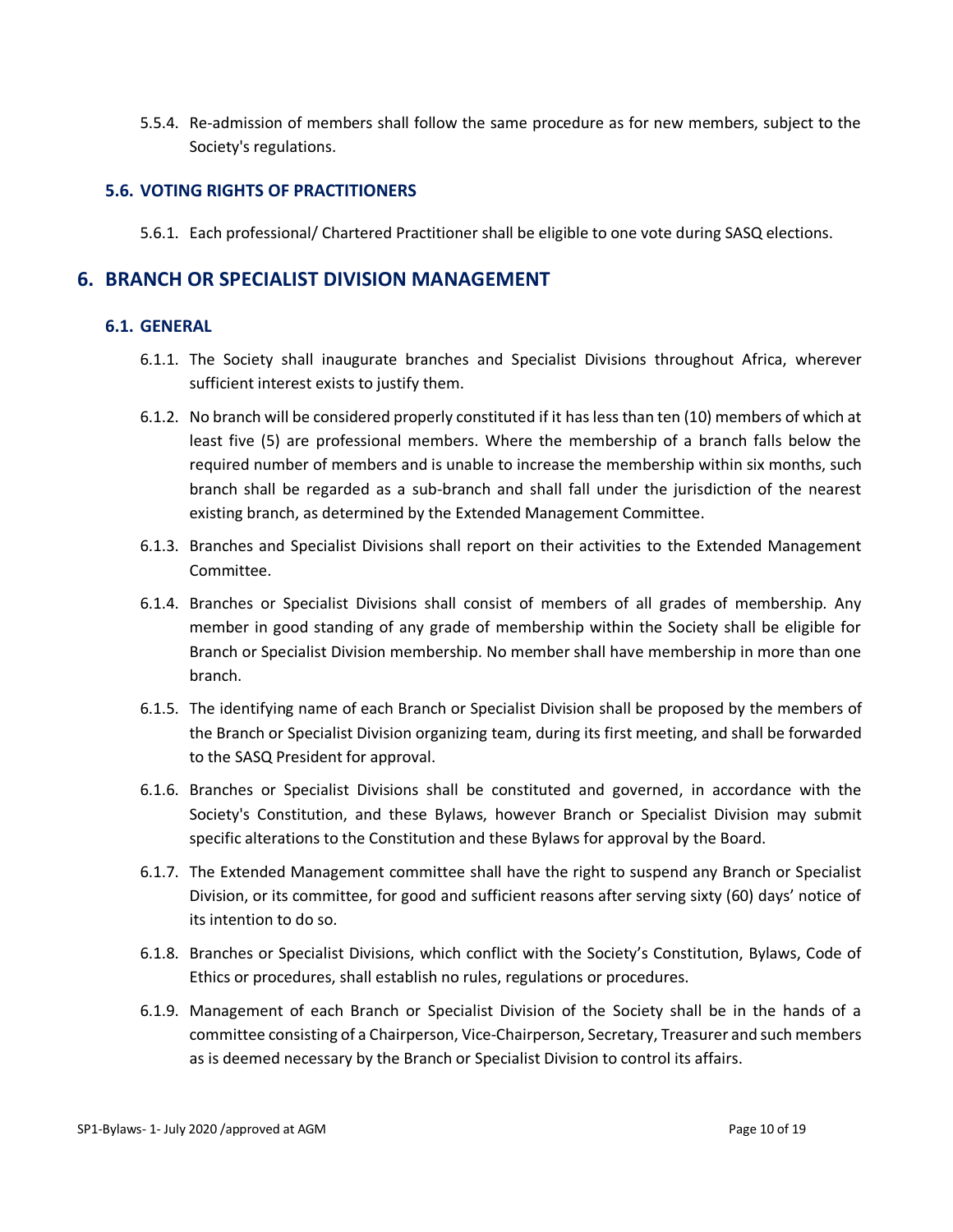6.1.10.Five (5) Members in that Branch or Specialist Division may request a special meeting of a Branch or Specialist Division, to discuss any matter affecting the Society.

#### **6.2. ELECTION OF BRANCH OR SPECIALIST DIVISION OFFICERS**

- 6.2.1. At the Annual General Meeting of a Branch or Specialist Division, the Members of a Branch or Specialist Division shall elect, by ballot at the meeting or by postal ballot, the office bearers, who shall be SASQ members and of good standing only, to serve on the Committee as follows:
	- A Chairperson
	- A Vice-Chairperson
	- A Secretary
	- A Treasurer
- 6.2.2. All branch officers and committee members shall serve for a period of one (1) year. Retiring members shall be eligible for re-election: the Chairperson and Vice-Chairperson, however, may serve for a maximum of only three (3) consecutive years unless extended service is approved by the two-thirds (2/3) majority vote of Board. The Chairperson, on relinquishing his post, shall be eligible to serve as Past-Chairperson for a maximum of one year.

#### **6.3. GENERAL MEETINGS OF BRANCHES OR SPECIALIST DIVISIONS**

- 6.3.1. General meetings of all Branches or Specialist Divisions of the Society shall be subject to the following:
	- 6.3.1.1. Every Branch or Specialist Division of the Society shall hold an Annual General Meeting within two (2) months after the financial year-end, i.e. within the months of January or February.
	- 6.3.1.2. A special general meeting of members of any Branch or Specialist Division may be called at any time upon receiving the authority of Board.
	- 6.3.1.3. At least thirty (30) days' notice of the Annual General Meeting or special general meeting shall be posted to every member of the Branch or Specialist Division.
	- 6.3.1.4. At all meetings of a Branch or Specialist Division the Chairperson, the Vice-Chairperson or, in their absence, a member elected by the meeting shall take the chair. The Chairperson of the meeting shall have a casting vote.
	- 6.3.1.5. Ten (10) members or five per cent (5%) of the registered membership, whichever is the greater, present in person shall constitute a quorum at any general meeting of any Branch or Specialist Division of the Society. If within half an hour from the time appointed for the meeting a quorum is not present, the meeting shall stand adjourned until another meeting can be arranged. If at such an adjourned meeting a quorum is not present within half an hour from the time appointed, the members present shall constitute a quorum.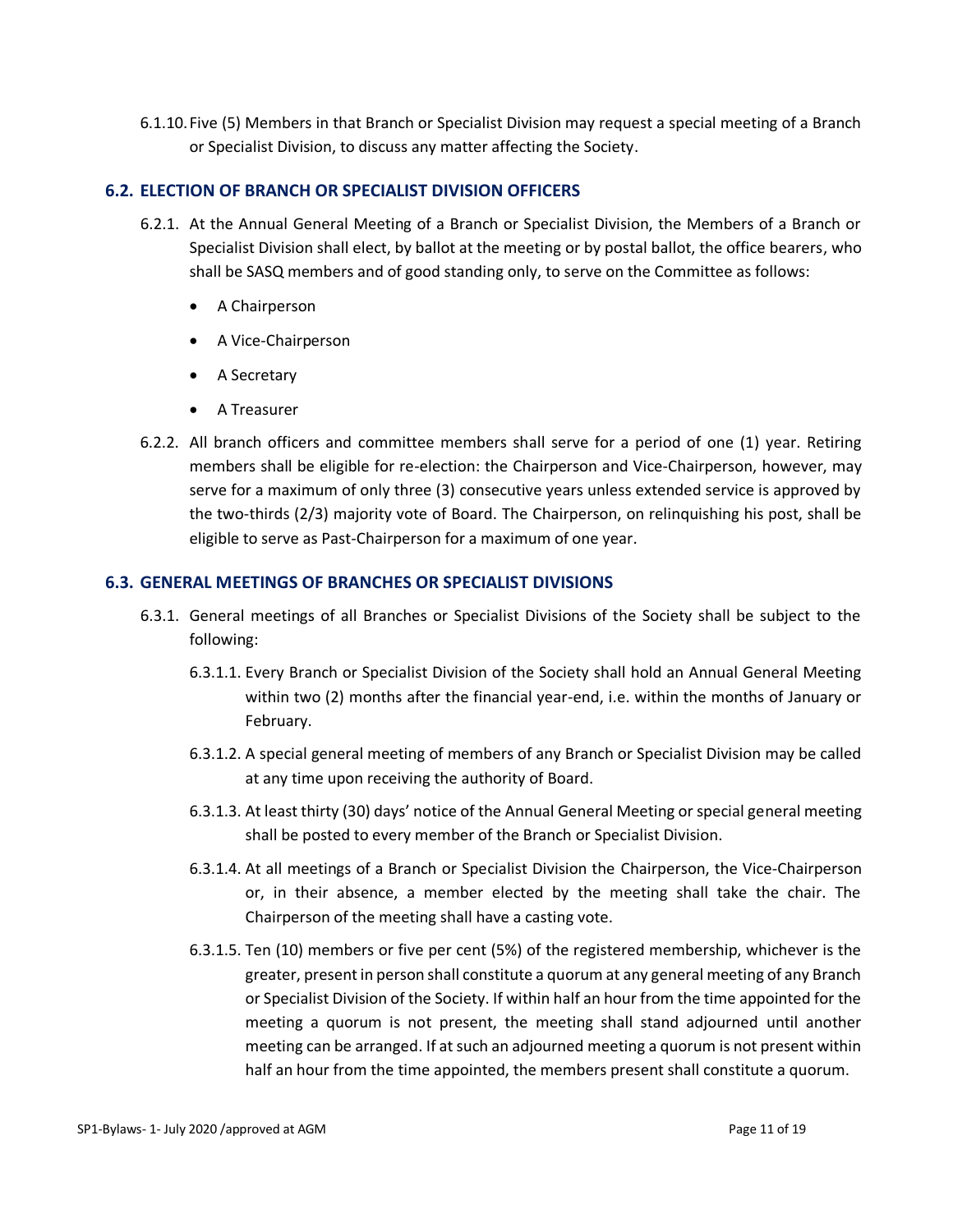- 6.3.2. The following business shall be included on the agenda for an Annual General Meeting of a Branch or Specialist Division:
	- Presentation of the Chairperson's annual report
	- An audited financial statement
	- Election of a Branch or Specialist Division committee
	- Appointment of an auditor
	- Any other business of which due notice has been given
- 6.3.3. Any notice of motion to be put forward at any general meeting of any Branch or Specialist Division shall be submitted in writing to the Secretary at least twenty (20) days prior to such meeting.

# **7. MANAGEMENT OF THE BUSINESS OF THE SOCIETY**

## **7.1. GENERAL**

- 7.1.1. The Board, which may pay all expenses, shall manage the business of the Society, preliminary and incidental to, the promotion and business of the Society as it deems fit. The Board may exercise all such power of the Society. The Board shall perform on behalf of the Society all such acts as may be exercised by the Society and, as are not by statute or by these presents required to be exercised or done by the society in General Meetings, subject nevertheless to any regulations and provisions of any statutes for the time being in force and affecting the Society, and to such regulations, being not inconsistent with the aforesaid regulations or provisions, as may be prescribed by the society in General Meetings. However, no regulations made by the Society in General Meeting shall invalidate any prior acts of the Board, which would have been valid, if such regulations had not been made.
- 7.1.2. The voting members shall appoint a Board of directors, at an Annual General Meeting, to manage the legal and strategic affairs of the society.
- 7.1.3. The Board shall appoint a Management Committee (MANCO), which will meet regularly to discuss and make decisions about the day-to-day business of the Society. This Committee shall consist of at least two to four members elected from the ranks of the Board of Directors. To facilitate the conduct of the business of the Society, the Board may appoint such committees and subcommittees as it deems necessary and may delegate to such committees or subcommittees such powers and responsibilities as it considers desirable.
- 7.1.4. The MANCO may extend its membership to include representatives of Branches and other stakeholders, at its own discretion. This Extended Management Committee will have the same authority and powers as the MANCO appointed by the Board.
- 7.1.5. The board will also decide on the appointment of the chair, the President, external auditors and portfolios.
- 7.1.6. Each board committee or subcommittee shall be responsible and shall report to one or another of the Directors, as determined by the Board. The Director concerned shall appoint the members and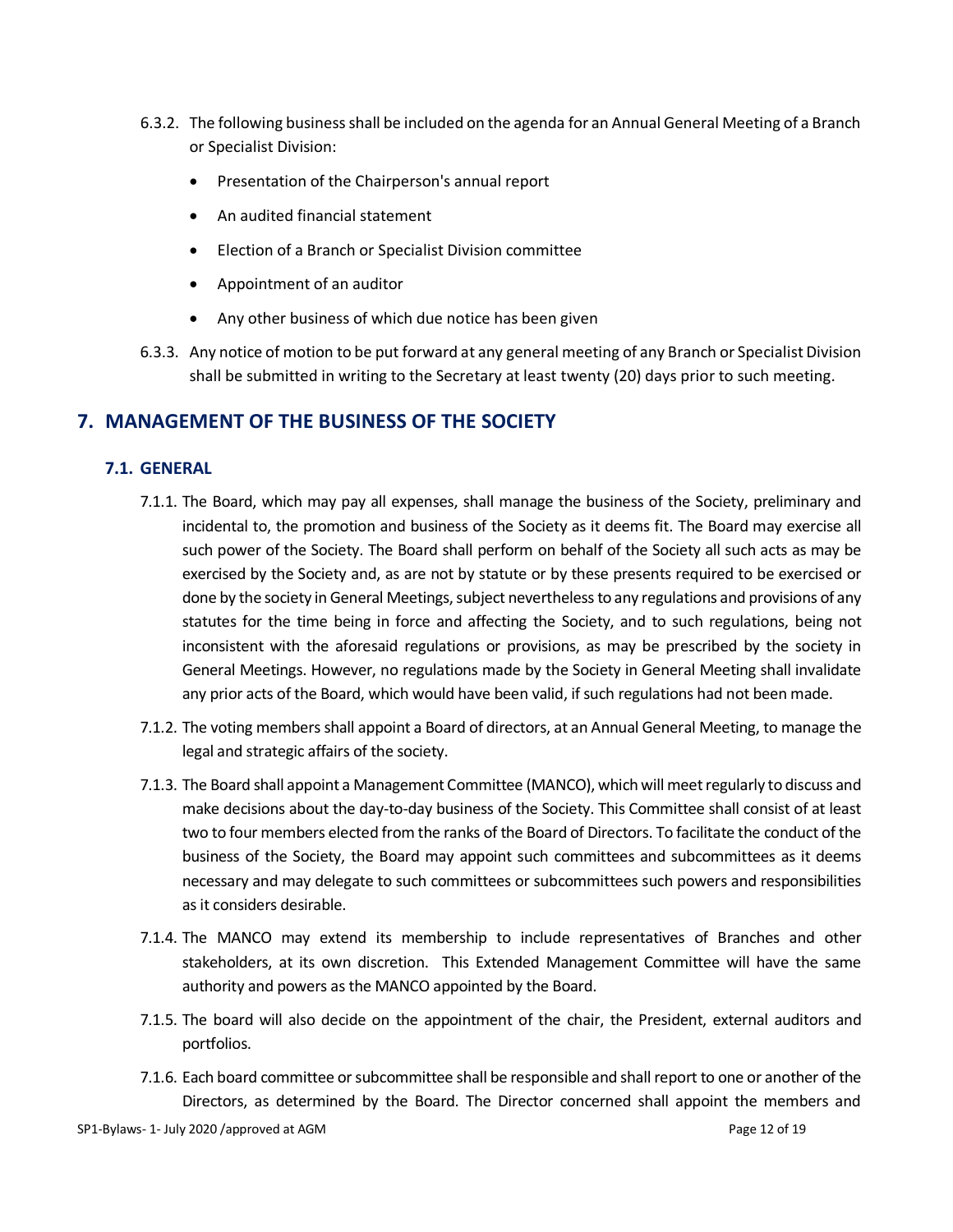nominate the Chairperson or Convenor of each committee or subcommittee, unless the Board itself does this. Members of committees or subcommittees need not necessarily be members of the Board.

- 7.1.7. The Board shall lay down the term of the office of the members of the committees or subcommittees, the maximum and minimum numbers, quorums and any other necessary provisions from time to time.
- 7.1.8. The Board may also appoint such permanent or temporary staff as it sees fit to carry out the operations of the Society.
- 7.1.9. The duties of the Board include the approval of all operational policies, evaluation criteria for membership grades, continual professional development criteria, as well as ratifying special grades such as the Professional grade, Honorary Fellow, Fellow and Retirement grades.
- 7.1.10. The Board will approve all capital expenses and all other expenditures above R 7000.00.
- 7.1.11. For further information on Board meetings, refer to the Board Charter.
- 7.1.12. The national activities of the Society shall be coordinated by administrative committees formed by nominated representatives from any of the Branches or Specialist Divisions under the leadership of the specific convenor appointed by Board. A convenor may serve for a maximum period of three (3) years but may be reappointed if approved by a unanimous vote of Board.

#### **7.2. CHAIRPERSON'S ROLES AND FUNCTIONS**

The Chairperson shall:

- 7.2.1. Preside over Director meetings and ensure the smooth functioning of the board in the interests of good governance.
- 7.2.2. Provide overall leadership to the board without the principle of collective responsibility for board decisions.
- 7.2.3. Actively participate in the selection of board members, as well as oversee a formal succession plan for the board and senior management.
- 7.2.4. Be responsible to arrange for new directors, appointed to the board, to be properly inducted and oriented, and monitor and evaluate board and director appraisals.
- 7.2.5. Determine in conjunction with the President and the company secretary, the formulation of an annual work plan for the board against agreed objectives and goals, as well as play an active part in setting the agenda for board meetings.
- 7.2.6. Act as the main informal link between the board and management, particularly between the board and the voting members.
- 7.2.7. Maintain relations with important stakeholders.
- 7.2.8. Ensure that all Directors play a full and constructive role in the SASQ affairs and that Directors take a lead role in removing non-performing or unsuitable directors from the board;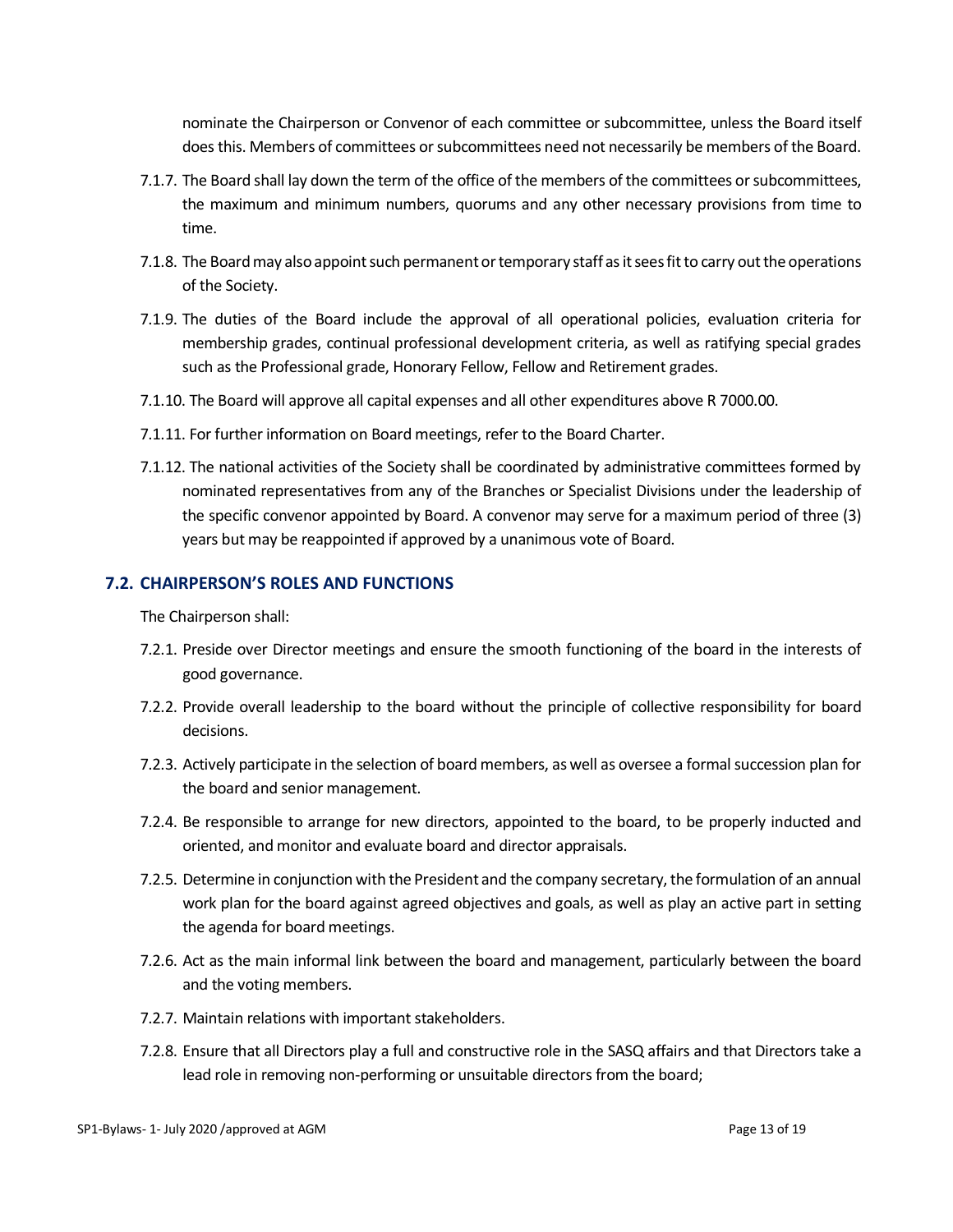7.2.9. Ensure that all the relevant information and facts are placed before the board to enable the Directors to reach an informed decision.

#### **7.3. PRESIDENT'S ROLES AND FUNCTIONS**

The President shall:

- 7.3.1. Preside in all meetings of SASQ.
- 7.3.2. Market the society and inform the Board of risks and opportunities for SASQ.
- 7.3.3. Ensure that SASQ is viable as a society and to its stakeholders. This includes the upkeep of the SASQ website, marketing, communications, newsletters, and CPD opportunities
- 7.3.4. Not hold office for more than three (3) consecutive years unless, an extended service is approved through a unanimous vote by Board.
- 7.3.5. As an outgoing President, serve ex-officio on the Board for one (1) year.
- 7.3.6. Have general and active management of the business of the Advisory Committee.
- 7.3.7. Have general superintendence and direction of all other officers of this Society and see that their duties are properly performed.

#### **7.4. OPERATIONS FUNCTION**

The Operations Function shall:

- 7.4.1. Ensure high performance for the registration of members and fee collection;
- 7.4.2. Ensure that all QUALITY management systems, accreditation and certification requirements are achieved and maintained by SASQ;
- 7.4.3. Ensure processes and procedures for functions such as communications, marketing and other operations are available.
- 7.4.4. Ensure that members are adequately serviced.
- 7.4.5. The Operations Functions of SASQ will manage the storage of all SASQ documents.

#### **7.5. FINANCE AND FUNDING FUNCTIONS**

The Finance and Funding Functions shall:

- 7.5.1. Ensure the operation of a banking system.
- 7.5.2. Ensure that there is an accounting system in place for money, receipts and payments.
- 7.5.3. Ensure that SASQ is up to date with SARS and that SASQ always has a current tax certificate in its possession.
- 7.5.4. Ensure a funding committee and supports SASQ with external funding from donors and from various fund raising projects.
- 7.5.5. Ensure financial reporting to the Board and voting members.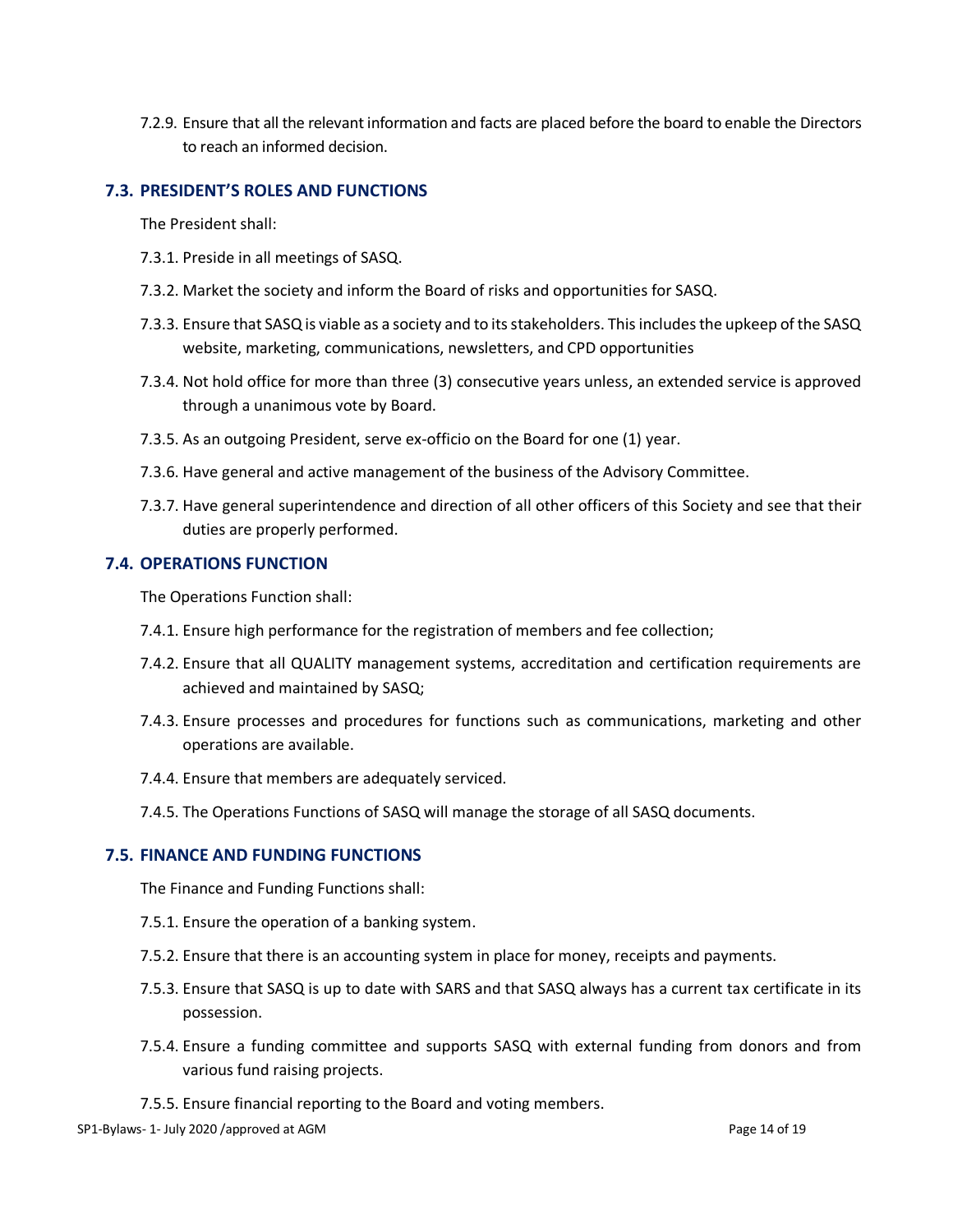#### **7.6. HANDLING OF SASQ FINANCES**

- 7.6.1. Handling and disposition of any monies belonging to the Society shall be in accordance with the approved financial procedures of the Society.
- 7.6.2. The financial year of the Society shall be from 1 January to 31 December.
- 7.6.3. All monies received by the Society shall be deposited in a banking account to the best possible advantage of the Society.
- 7.6.4. All payments on behalf of the Society or a Branch or Specialist Division shall be made electronically after being approved by the authorised persons.
- 7.6.5. Board shall nominate authorised signatories who may sign on behalf of Board.

# **7.7. SASQ TECHNICAL COUNCIL**

The SASQ Council will be managed by the SASQ Technical Director/ with the following functions:

- 7.7.1. Ensure a scheme committee that will develop scheme criteria for respective schemes
- 7.7.2. Seeks board approval of all scheme criteria
- 7.7.3. Ensure processes for the assessment and evaluation of applications.
- 7.7.4. Ensure the maintenance of the SASQ code of conduct.
- 7.7.5. Address complaints and any disciplinary action with regard to SASQ practitioners
- 7.7.6. Ensure the maintenance of the SASQ CPD policy
- 7.7.7. Ensure SASQ representatives are in external technical committees
- 7.7.8. Ensure the maintenance of the SASQ Quality Management System

#### **7.8. THE BOARD**

7.8.1. Information pertaining to the roles, responsibilities and operations of the SASQ board is available on the SASQ Board Charter which is available on the SASQ website: [www.sasq.org.za](http://www.sasq.org.za/)

#### **7.9. ADVISORY COMMITTEE**

- 7.9.1. An Advisory Boardmay be created whose members shall be elected by the members of the Board of Directors annually but who shall have no duties, voting privileges, nor obligations for attendance at regular meetings of the Board.
- 7.9.2. Advisory Committee members may attend said meetings at the invitation of a member of the Board of Directors.
- 7.9.3. Members of the Advisory Committee shall possess the desire to serve the community and support the work of the Society by providing expertise and professional knowledge.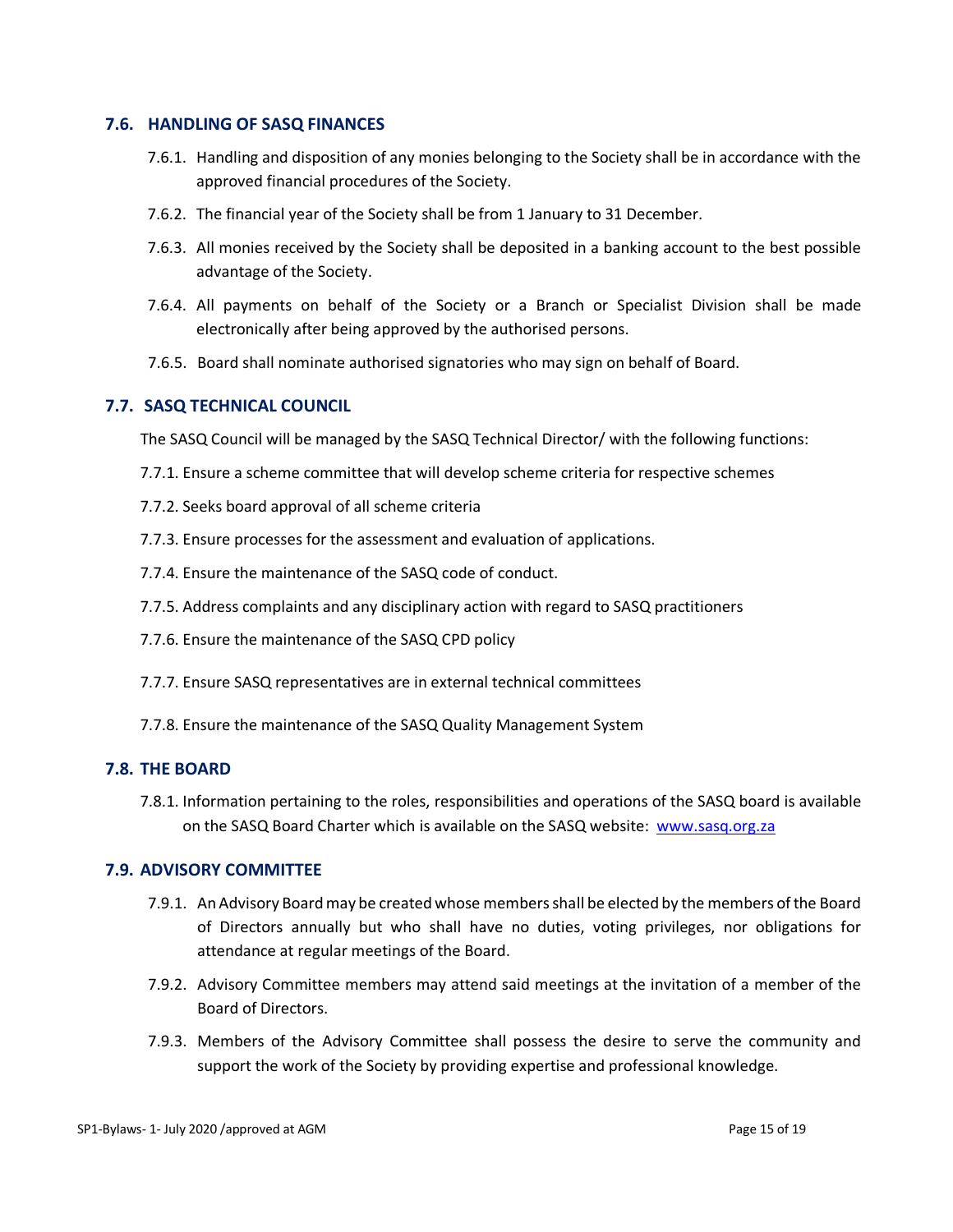7.9.4. Members of the Advisory Committee shall comply with the confidentiality policy and shall sign a confidentiality agreement consistent therewith upon being voted onto and accepting appointment to the Advisory Committee.

## **7.10. SASQ REPRESENTATIVES**

- 7.11.1.A SASQ representative is a member authorised by the Technical Director to represent SASQ on other forums and bodies for the benefit and promotion of SASQ's objectives.
- 7.11.2.The authorisation will be subject to a written report of every meeting attended and items that were discussed that can/may impact on SASQ's objectives.
- 7.11.3.A report for presentation at the Annual General Meeting National AGM indicating the benefits to the SASQ of the representation.
- 7.11.4.The Technical Director may withdraw the authorisation if the Board feels at any stage that the representation is of no value to the SASQ or if the representative is not fulfilling the duties associated with the representation.

## **7.11. SASQ ASSETS**

- 7.11.1.All assets shall be under the control of the Board of Directors.
- 7.11.2.The full database of members shall be under the control of the President. The database may not be manipulated, destroyed or distributed without consent from the President.
- 7.11.3.All bulk email correspondence must list the members on the BC (blind copy) panel.
- 7.11.4.The website will be administered in terms of SASQ's website policy.
- 7.11.5.The use of SASQ logos will be administered in terms of SASQ's logo policy.
- 7.11.6.The QUALITY manual will reside on the website.

## **7.12. PROCEEDINGS AT MEETINGS**

#### **7.12.1.Ordinary Meetings of SASQ structures (incl. the Board the AGM).**

- 7.12.1.1.Notice for meetings of each SASQ structure is the responsibility of the elected Chairperson.
- 7.12.1.2.Notice of all general meetings shall be given to all SASQ stakeholders no fewer than 21 (twenty-one) calendar days' in the manner hereafter determined.
- 7.12.1.3. The period of the notice shall be exclusive of the day on which it is served or deemed to be served; and the day on which the meeting is to be held.
- 7.12.1.4. The notice shall specify the place, date and time of the meeting and, in the case of special business, the nature of such business.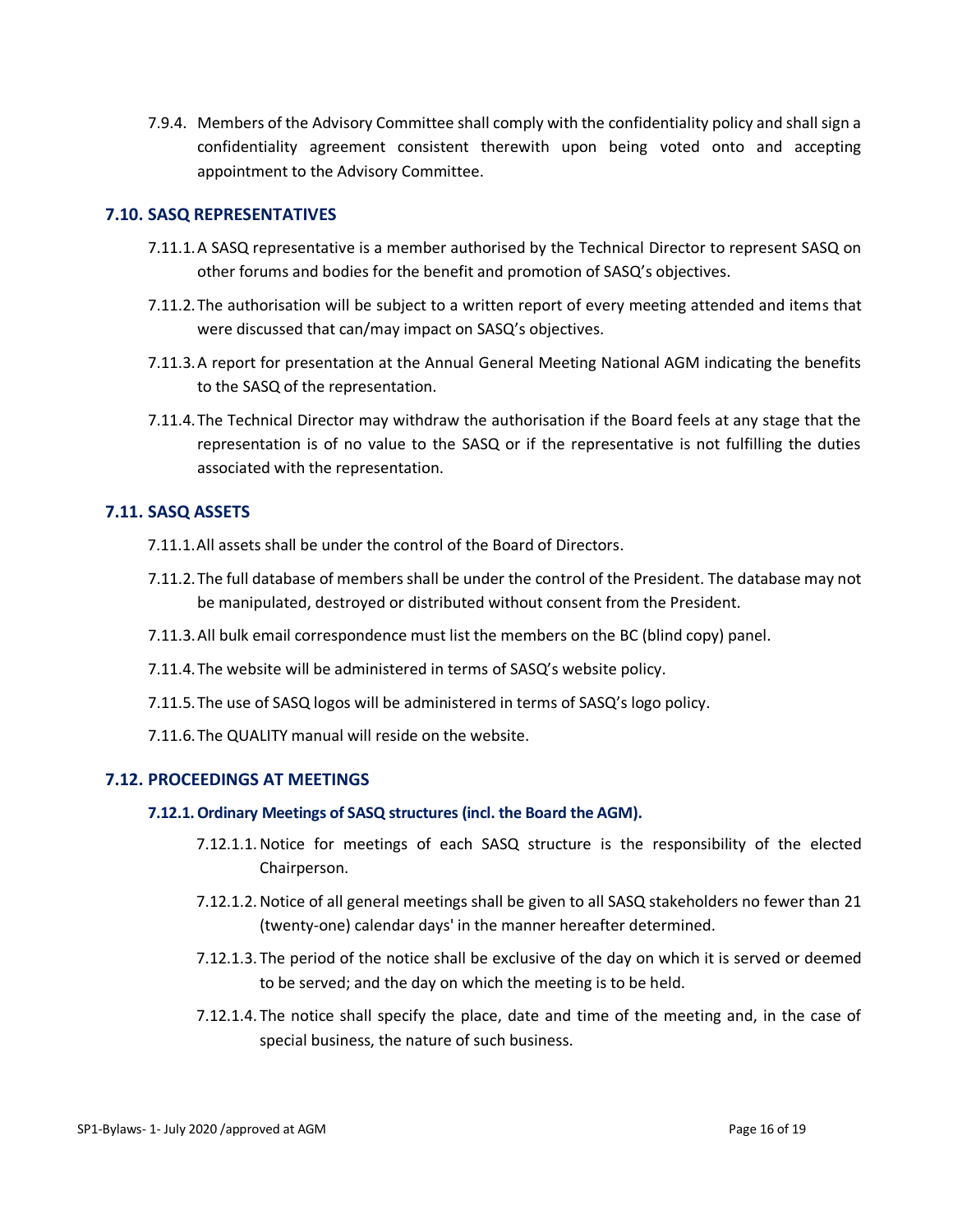- 7.12.1.5. The accidental failure to give notice of a meeting or the failure to receive a notice by any person entitled thereto, or the late receipt thereof, shall not invalidate the proceedings at that meeting.
- 7.12.1.6. The quorum for a Meeting is a minimum of ten (10) voting members or 5% of the registered voting membership, whichever is the greater and if the structure made up of less than 20 members a quorum will be made up of 51% of its members.
- 7.12.1.7. If within half an hour after the time appointed for the meeting a quorum is not present, the meeting, if convened upon the requisition of members shall be dissolved. In any other case it shall stand adjourned to a day not earlier than seven (7) days and not later than twenty one (21) days after the date of the meeting and if at a such adjourned meeting a quorum is not present, at the time appointed for the meeting, the members present in person or by proxy shall be deemed a quorum.
- 7.12.1.8.Where a meeting has been adjourned as stated previously, the Society shall, upon a date not later than three (3) days after the adjournment send a written notice to each Chairperson or member stating:
	- The date, time and place to which the meeting has been adjourned
	- The matter before the meeting when it was adjourned; and
	- The ground for adjournment
- 7.12.1.9. The Chairperson shall preside at every General Meeting except when they have nominated an alternative in writing.
- 7.12.1.10.If there is no such Chairperson, or if he/she is not present at the meeting, within fifteen minutes after the time appointed for the holding of the meeting or is unwilling to act as Chairperson, the members present shall elect one of themselves to act as the Chairperson.
- 7.12.1.11.The Chairperson may, with the consent of any meeting at which a quorum is present (and shall, if so directed by the meeting), adjourn the meeting from time to time and from place to place, but no business shall be transacted at any adjourned meeting other than the business left unfinished at the meeting at which the adjournment took place. When a meeting is adjourned, the provisions of the Companies Act 71 of 2008 clause 64 shall "mutates mutandis" apply to such adjournment.
- 7.12.1.12.In the case of an equality of votes the Chairperson of the meeting shall be entitled to a casting vote.
- 7.12.1.13.The Annual General Meeting shall deal with and dispose of all matters prescribed by the Companies Act, including:
	- Presentation of the Chairperson's annual report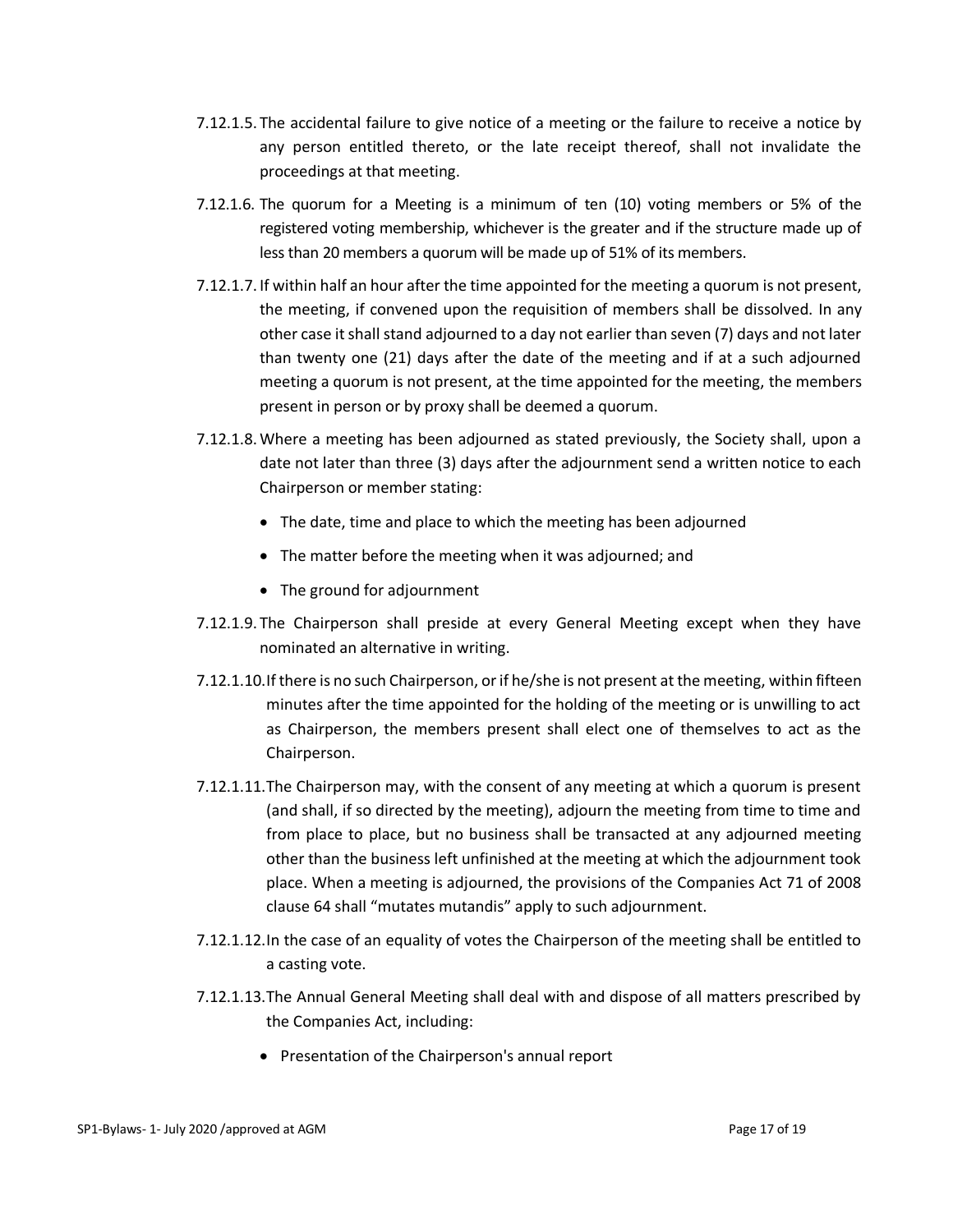- Receipt and consideration of annual audited financial statements for the previous financial year
- Election of Board members
- Appointment and remuneration of an auditor
- The receipt and consideration of the annual report of the Board for the previous financial year,
- the receipt and approval of the annual business plan and budget of the association for the ensuing financial year,
- Any other business of which due notice has been given and which is laid before it.
- 7.12.1.14.The chairperson of the meeting shall be informed of all such other business at least 7 (seven) days before the date of the meeting. All business laid before any other general meeting shall be deemed special business.

#### **7.12.2. Special Meetings**

7.12.2.1. Special meetings may be called by the Chairperson, the MANCO, Extended MANCO, or a simple majority of the board of directors. A petition signed by five percent (5%) of voting members may also call a special meeting.

#### **7.12.3. Votes of Members**

- 7.12.4.1.Only current professional members and in good standing have the right to vote.
- 7.12.4.2.Voting shall be by a show of hands. If requested by any representative of the Board of Directors or SASQ partner or if decided by a resolution supported by 5% of voting members present at the meeting, voting may be by ballot. Any motion calling for the passing of a special resolution shall be determined by ballot.

#### **7.12.4. Proxies**

- 7.12.4.1.Any member appointing a proxy shall be in writing under the hand of the appointer. The holder of a special power of attorney, given by the appointer, shall be entitled to attend meetings and to vote, if duly authorised under the power to attend and take part in the meetings.
- 7.12.4.2. The appointer of a proxy and the person with a power of attorney or other authority shall deposit the proxy with the Society not less than forty-eight (48) hours before the time for holding the meeting if not the proxy, with the person appointed to vote, due to default of complying shall not be valid, and no such proxy shall be used at the original meeting.
- 7.12.4.3.A proxy shall lapse on conclusion of the meeting or the adjourned meeting for which it was given.